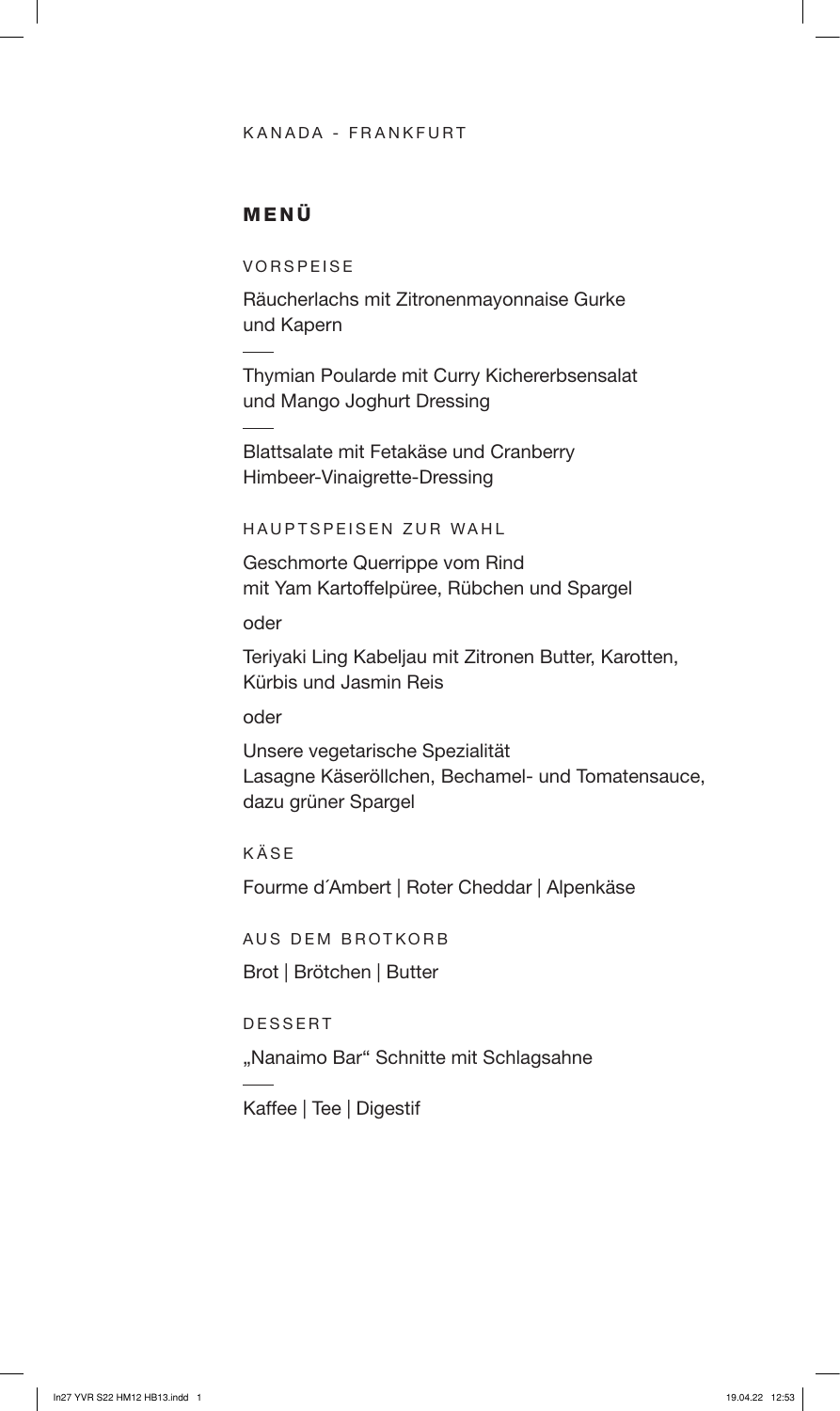# FRÜHSTÜCK

Frische Früchte der Saison

Salami, Schinken, Cheddar

Rührei, Grilltomate, Frühstücksspeck

Brot | Brötchen | Croissant

Butter | Konfitüre | Honig | Nutella

Kaffee | Tee

Frisch gepresster Orangensaft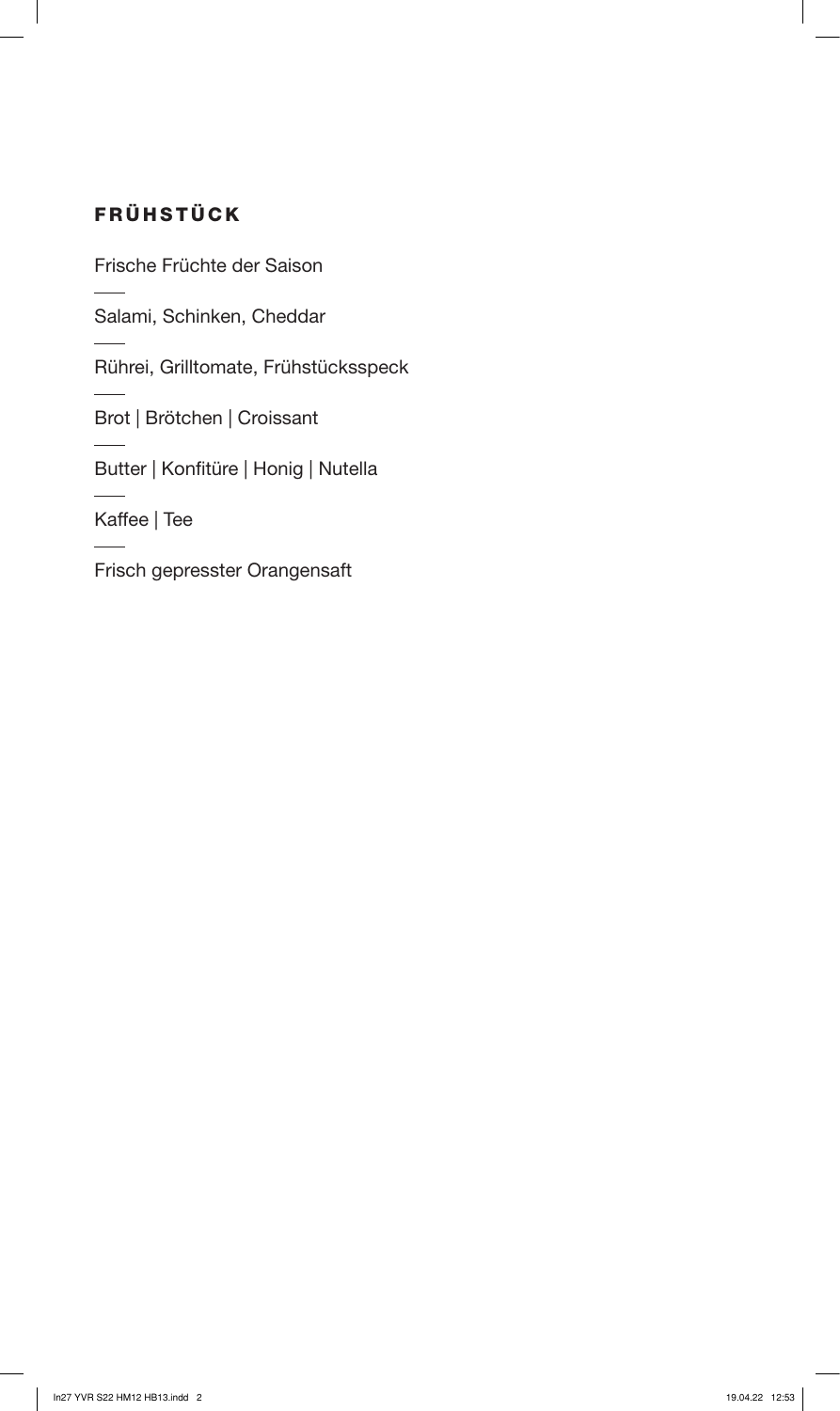#### CANADA - FRANKFURT

#### MENU

STARTER

Smoked salmon with lemon mayonnaise, cucumber and capers

Turmeric chicken breast with curried chickpea salad and mango yogurt dressing

Salad in season with feta cheese and cranberry Raspberry vinaigrette dressing

MAIN COURSE

Beef shortribs with yam und yokon mash, squash and asparagus

or

Teriyaki ling cod with lemon chive buerre blanc, carrots, squash and jasmine rice

or

Our vegetarian speciality Lasagne cheese rolls, bechamel and tomato sauce, green asparagus

CHEESE

Fourme d´Ambert | red cheddar | Alp's cheese

FROM THE BREAD BASKET

Bread | Roll | Butter

DESSERT

Nanaimo bar cake with whipped cream

Coffee | Tea | Digestif

In27 YVR S22 HM12 HB13